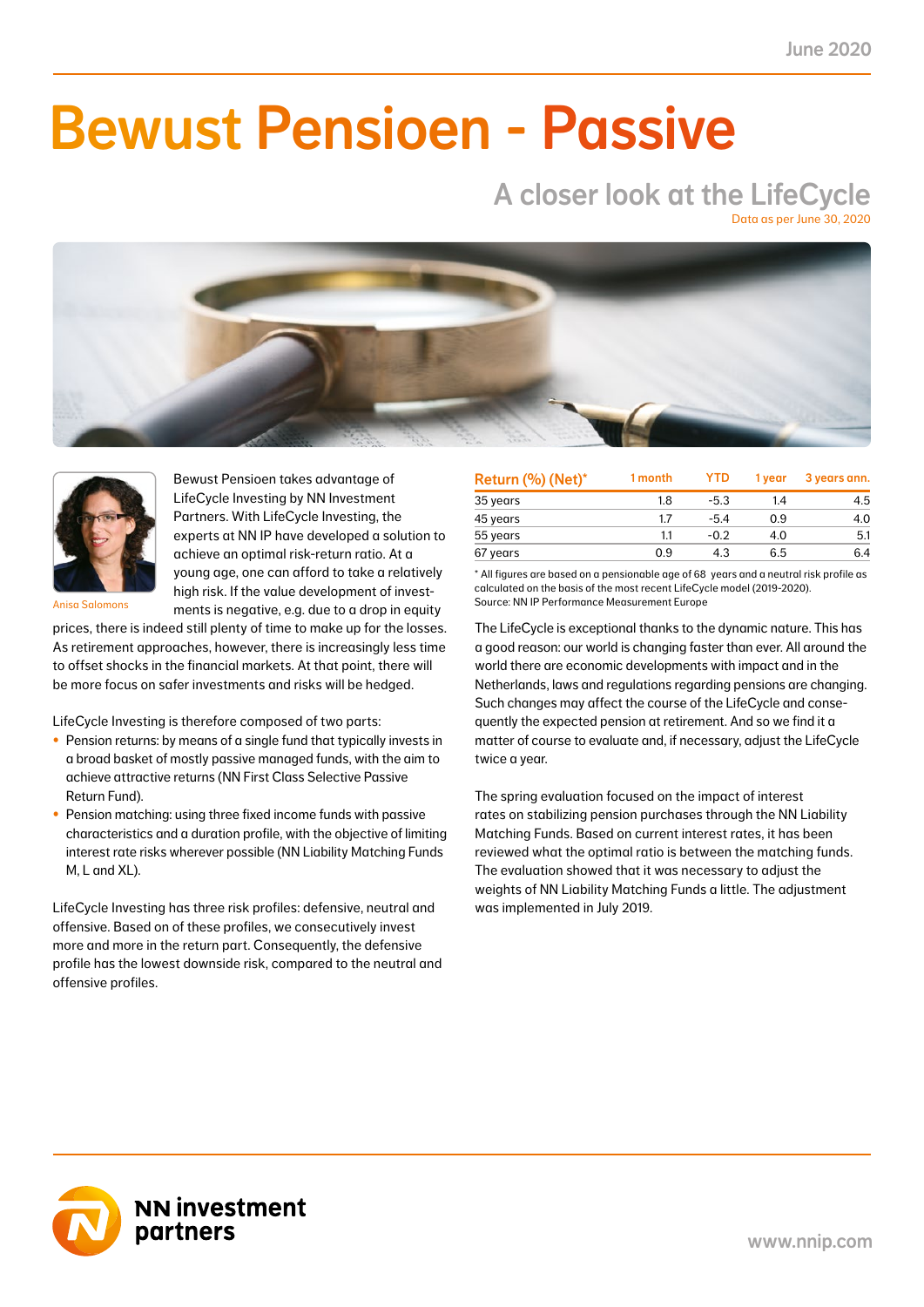# Bewust Pensioen - Passive (Defensive risk profile)

| 35 years old<br>Net Return %                 | 1 month | 1 month                    | Year to date | <b>Year to date</b> | 1 year | 1 year | 3 years | 3 years | 3 years | 3 years                                                                             |         |
|----------------------------------------------|---------|----------------------------|--------------|---------------------|--------|--------|---------|---------|---------|-------------------------------------------------------------------------------------|---------|
|                                              |         | <b>Return Contribution</b> | Return       | <b>Contribution</b> |        |        |         |         |         | Return Contribution Return (ann) Contribution (ann) Return (cum) Contribution (cum) | Weight* |
| <b>Pension Returns</b>                       |         |                            |              |                     |        |        |         |         |         |                                                                                     |         |
| NN First Class Selective Passive Return Fund | 2.0     | 1.6                        | $-7.4$       | $-6.0$              | $-0.2$ | $-0.2$ | 3.6     | 3.1     | 11.3    | 9.8                                                                                 | 80.0    |
| <b>Pension Matching</b>                      |         |                            |              |                     |        |        |         |         |         |                                                                                     |         |
| NN Liability Matching Fund M                 | 0.4     | 0.0                        | 1.0          | 0.1                 | 0.3    | 0.0    | 1.2     | 0.1     | 3.6     | 0.4                                                                                 | 11.0    |
| NN Liability Matching Fund L                 | 0.8     | 0.0                        | 12.0         | 0.0                 | 13.8   | 0.0    | 11.9    | 0.0     | 40.2    | 0.0                                                                                 | 0.0     |
| NN Liability Matching Fund XL                | $-0.2$  | 0.0                        | 27.9         | 2.6                 | 34.6   | 3.2    | 24.6    | 2.2     | 93.4    | 6.9                                                                                 | 9.0     |
| <b>TOTAL</b>                                 |         | 1.6                        |              | $-3.3$              |        | 3.1    |         | 5.4     |         | 17.1                                                                                | 100%    |

| <b>Bewust Pensioen - Passive (Defensive risk profile)</b>                                                                                                                                                                                                                                                                                                                                                                                                                          |               |                                       |                                |                                            |              |            |              |            |              | Data as per June 30, 2020                                                                      |             |
|------------------------------------------------------------------------------------------------------------------------------------------------------------------------------------------------------------------------------------------------------------------------------------------------------------------------------------------------------------------------------------------------------------------------------------------------------------------------------------|---------------|---------------------------------------|--------------------------------|--------------------------------------------|--------------|------------|--------------|------------|--------------|------------------------------------------------------------------------------------------------|-------------|
| 35 years old<br>Net Return %                                                                                                                                                                                                                                                                                                                                                                                                                                                       | 1 month       | <b>Return Contribution</b>            | 1 month Year to date<br>Return | <b>Year to date</b><br><b>Contribution</b> | 1 year       | 1 year     | 3 years      | 3 years    | 3 years      | 3 years<br>Return Contribution Return (ann) Contribution (ann) Return (cum) Contribution (cum) | Weight'     |
| <b>Pension Returns</b>                                                                                                                                                                                                                                                                                                                                                                                                                                                             |               |                                       |                                |                                            |              |            |              |            |              |                                                                                                |             |
| NN First Class Selective Passive Return Fund                                                                                                                                                                                                                                                                                                                                                                                                                                       | 2.0           | 1.6                                   | $-7.4$                         | $-6.0$                                     | $-0.2$       | $-0.2$     | 3.6          | 3.1        | 11.3         | 9.8                                                                                            | 80.0        |
| <b>Pension Matching</b>                                                                                                                                                                                                                                                                                                                                                                                                                                                            |               |                                       |                                |                                            |              |            |              |            |              |                                                                                                |             |
| NN Liability Matching Fund M                                                                                                                                                                                                                                                                                                                                                                                                                                                       | 0.4           | 0.0                                   | 1.0                            | 0.1                                        | 0.3          | 0.0        | 1.2          | 0.1        | 3.6          | 0.4                                                                                            | 11.0        |
| NN Liability Matching Fund L                                                                                                                                                                                                                                                                                                                                                                                                                                                       | 0.8<br>$-0.2$ | 0.0<br>0.0                            | 12.0<br>27.9                   | 0.0<br>2.6                                 | 13.8<br>34.6 | 0.0<br>3.2 | 11.9<br>24.6 | 0.0<br>2.2 | 40.2<br>93.4 | 0.0<br>6.9                                                                                     | 0.0<br>9.0  |
| NN Liability Matching Fund XL<br><b>TOTAL</b>                                                                                                                                                                                                                                                                                                                                                                                                                                      |               | 1.6                                   |                                |                                            |              |            |              |            |              | 17.1                                                                                           | 100%        |
|                                                                                                                                                                                                                                                                                                                                                                                                                                                                                    |               |                                       |                                | $-3.3$                                     |              | 3.1        |              | 5.4        |              |                                                                                                |             |
| 45 years old<br>Net Return %                                                                                                                                                                                                                                                                                                                                                                                                                                                       | 1 month       | 1 month<br><b>Return Contribution</b> | <b>Year to date</b><br>Return  | <b>Year to date</b><br><b>Contribution</b> | 1 year       | 1 year     | 3 years      | 3 years    | 3 years      | 3 years<br>Return Contribution Return (ann) Contribution (ann) Return (cum) Contribution (cum) | Weight'     |
| <b>Pension Returns</b>                                                                                                                                                                                                                                                                                                                                                                                                                                                             |               |                                       |                                |                                            |              |            |              |            |              |                                                                                                |             |
| NN First Class Selective Passive Return Fund                                                                                                                                                                                                                                                                                                                                                                                                                                       | 2.0           | 1.5                                   | $-7.4$                         | $-5.6$                                     | $-0.2$       | $-0.2$     | 3.6          | 2.8        | 11.3         | 8.9                                                                                            | 75.0        |
| <b>Pension Matching</b>                                                                                                                                                                                                                                                                                                                                                                                                                                                            |               |                                       |                                |                                            |              |            |              |            |              |                                                                                                |             |
| NN Liability Matching Fund M                                                                                                                                                                                                                                                                                                                                                                                                                                                       | 0.4           | 0.1                                   | 1.0                            | 0.2                                        | 0.3          | 0.1        | 1.2          | 0.2        | 3.6          | 0.7                                                                                            | 19.0        |
| NN Liability Matching Fund L                                                                                                                                                                                                                                                                                                                                                                                                                                                       | 0.8           | 0.0                                   | 12.0                           | 0.0                                        | 13.8         | 0.0        | 11.9         | 0.0        | 40.2         | 0.0                                                                                            | 0.0         |
| NN Liability Matching Fund XL                                                                                                                                                                                                                                                                                                                                                                                                                                                      | $-0.2$        | 0.0                                   | 27.9                           | 1.8                                        | 34.6         | 2.3        | 24.6         | 1.5        | 93.4         | 4.8                                                                                            | 7.0         |
| TOTAL                                                                                                                                                                                                                                                                                                                                                                                                                                                                              |               | 1.5                                   |                                | $-3.6$                                     |              | 2.2        |              | 4.6        |              | 14.4                                                                                           | 100%        |
| 55 years old                                                                                                                                                                                                                                                                                                                                                                                                                                                                       | 1 month       | 1 month                               | <b>Year to date</b>            | <b>Year to date</b>                        | 1 year       | 1 year     | 3 years      | 3 years    | 3 years      | 3 years                                                                                        |             |
| Net Return %                                                                                                                                                                                                                                                                                                                                                                                                                                                                       |               | <b>Return Contribution</b>            | Return                         | <b>Contribution</b>                        |              |            |              |            |              | Return Contribution Return (ann) Contribution (ann) Return (cum) Contribution (cum)            | Weight*     |
| <b>Pension Returns</b>                                                                                                                                                                                                                                                                                                                                                                                                                                                             |               |                                       |                                |                                            |              |            |              |            |              |                                                                                                |             |
| NN First Class Selective Passive Return Fund<br><b>Pension Matching</b>                                                                                                                                                                                                                                                                                                                                                                                                            | 2.0           | 0.8                                   | $-7.4$                         | $-3.1$                                     | $-0.2$       | $-0.1$     | 3.6          | 1.5        | 11.3         | 4.8                                                                                            | 41.0        |
| NN Liability Matching Fund M                                                                                                                                                                                                                                                                                                                                                                                                                                                       | 0.4           | 0.1                                   | 1.0                            | 0.4                                        | 0.3          | 0.1        | 1.2          | 0.5        | 3.6          | 1.5                                                                                            | 38.0        |
| NN Liability Matching Fund L                                                                                                                                                                                                                                                                                                                                                                                                                                                       | 0.8           | 0.1                                   | 12.0                           | 1.2                                        | 13.8         | 1.4        | 11.9         | 1.2        | 40.2         | 3.8                                                                                            | 10.0        |
| NN Liability Matching Fund XL                                                                                                                                                                                                                                                                                                                                                                                                                                                      | $-0.2$        | 0.0                                   | 27.9                           | 3.1                                        | 34.6         | 3.7        | 24.6         | 2.6        | 93.4         | 8.2                                                                                            | 11.0        |
| <b>TOTAL</b>                                                                                                                                                                                                                                                                                                                                                                                                                                                                       |               | 1.0                                   |                                | 1.4                                        |              | 5.1        |              | 5.8        |              | 18.3                                                                                           | 100%        |
| 67 years old                                                                                                                                                                                                                                                                                                                                                                                                                                                                       | 1 month       | 1 month                               | <b>Year to date</b>            | <b>Year to date</b>                        | 1 year       | 1 year     | 3 years      | 3 years    | 3 years      | 3 years                                                                                        |             |
| Net Return %                                                                                                                                                                                                                                                                                                                                                                                                                                                                       |               | <b>Return Contribution</b>            | Return                         | <b>Contribution</b>                        |              |            |              |            |              | Return Contribution Return (ann) Contribution (ann) Return (cum) Contribution (cum)            | Weight'     |
| <b>Pension Returns</b>                                                                                                                                                                                                                                                                                                                                                                                                                                                             |               |                                       |                                |                                            |              |            |              |            |              |                                                                                                |             |
| NN First Class Selective Passive Return Fund                                                                                                                                                                                                                                                                                                                                                                                                                                       | 2.0           | 0.4                                   | $-7.4$                         | $-1.6$                                     | $-0.2$       | 0.0        | 3.6          | 0.7        | 11.3         | 2.4                                                                                            | 20.0        |
| <b>Pension Matching</b>                                                                                                                                                                                                                                                                                                                                                                                                                                                            |               |                                       |                                |                                            |              |            |              |            |              |                                                                                                |             |
| NN Liability Matching Fund M                                                                                                                                                                                                                                                                                                                                                                                                                                                       | 0.4           | 0.1                                   | 1.0                            | 0.3                                        | 0.3          | 0.1        | 1.2          | 0.5        | 3.6          | 1.5                                                                                            | 33.0        |
| NN Liability Matching Fund L                                                                                                                                                                                                                                                                                                                                                                                                                                                       | 0.8           | 0.4                                   | 12.0                           | 5.6                                        | 13.8         | 6.4        | 11.9         | 5.2        | 40.2         | 16.5                                                                                           | 47.0        |
| NN Liability Matching Fund XL<br><b>TOTAL</b>                                                                                                                                                                                                                                                                                                                                                                                                                                      | $-0.2$        | 0.0<br>0.9                            | 27.9                           | 0.0<br>4.3                                 | 34.6         | 0.0<br>6.5 | 24.6         | 0.0<br>6.4 | 93.4         | 0.0<br>20.4                                                                                    | 0.0<br>100% |
| Over the years. the fund's weightings in the LifeCycle may change. The figures shown in the column 'weighting' are based on the most recent weighting of the LifeCycle.<br>This means that the returns shown in the column 'year to date contribution' cannot exactly be derived from this report.<br>The contribution is the contribution to the total net return based on the current weights in the LifeCycle model (2019-2020)<br>Source: NN IP Performance Measurement Europe |               |                                       |                                |                                            |              |            |              |            |              |                                                                                                |             |
|                                                                                                                                                                                                                                                                                                                                                                                                                                                                                    |               |                                       |                                |                                            |              |            |              |            |              |                                                                                                |             |
| <b>NN investment</b><br>partners                                                                                                                                                                                                                                                                                                                                                                                                                                                   |               |                                       |                                |                                            |              |            |              |            |              |                                                                                                |             |

| 55 years old                                 | 1 month | 1 month                    | <b>Year to date</b><br><b>Year to date</b><br>3 years<br>1 year<br>l year | 3 years             | 3 years | 3 years |      |     |      |                                                                                     |         |
|----------------------------------------------|---------|----------------------------|---------------------------------------------------------------------------|---------------------|---------|---------|------|-----|------|-------------------------------------------------------------------------------------|---------|
| <b>Net Return %</b>                          |         | <b>Return Contribution</b> | Return                                                                    | <b>Contribution</b> |         |         |      |     |      | Return Contribution Return (ann) Contribution (ann) Return (cum) Contribution (cum) | Weight* |
| <b>Pension Returns</b>                       |         |                            |                                                                           |                     |         |         |      |     |      |                                                                                     |         |
| NN First Class Selective Passive Return Fund | 2.0     | 0.8                        | $-7.4$                                                                    | $-3.1$              | $-0.2$  | $-0.1$  | 3.6  | 1.5 | 11.3 | 4.8                                                                                 | 41.0    |
| <b>Pension Matching</b>                      |         |                            |                                                                           |                     |         |         |      |     |      |                                                                                     |         |
| NN Liability Matching Fund M                 | 0.4     | 0.1                        | 1.0                                                                       | 0.4                 | 0.3     | 0.1     | 1.2  | 0.5 | 3.6  | 1.5                                                                                 | 38.0    |
| NN Liability Matching Fund L                 | 0.8     | 0.1                        | 12.0                                                                      | 1.2                 | 13.8    | 1.4     | 11.9 | 1.2 | 40.2 | 3.8                                                                                 | 10.0    |
| NN Liability Matching Fund XL                | $-0.2$  | 0.0                        | 27.9                                                                      | 3.1                 | 34.6    | 3.7     | 24.6 | 2.6 | 93.4 | 8.2                                                                                 | 11.0    |
| <b>TOTAL</b>                                 |         | 1.0                        |                                                                           | 1.4                 |         | 5.1     |      | 5.8 |      | 18.3                                                                                | 100%    |

| 67 years old                                 | 1 month | 1 month                    | <b>Year to date</b> | <b>Year to date</b> | 1 year | 1 year | 3 years | 3 years | 3 years | 3 years                                                                             |         |
|----------------------------------------------|---------|----------------------------|---------------------|---------------------|--------|--------|---------|---------|---------|-------------------------------------------------------------------------------------|---------|
| Net Return %                                 |         | <b>Return Contribution</b> | Return              | <b>Contribution</b> |        |        |         |         |         | Return Contribution Return (ann) Contribution (ann) Return (cum) Contribution (cum) | Weight* |
| <b>Pension Returns</b>                       |         |                            |                     |                     |        |        |         |         |         |                                                                                     |         |
| NN First Class Selective Passive Return Fund | 2.0     | 0.4                        | $-7.4$              | $-1.6$              | $-0.2$ | 0.0    | 3.6     | 0.7     | 11.3    | 2.4                                                                                 | 20.0    |
| <b>Pension Matching</b>                      |         |                            |                     |                     |        |        |         |         |         |                                                                                     |         |
| NN Liability Matching Fund M                 | 0.4     | 0.1                        | 1.0                 | 0.3                 | 0.3    | 0.1    | 1.2     | 0.5     | 3.6     | 1.5                                                                                 | 33.0    |
| NN Liability Matching Fund L                 | 0.8     | 0.4                        | 12.0                | 5.6                 | 13.8   | 6.4    | 11.9    | 5.2     | 40.2    | 16.5                                                                                | 47.0    |
| NN Liability Matching Fund XL                | $-0.2$  | 0.0                        | 27.9                | 0.0                 | 34.6   | 0.0    | 24.6    | 0.0     | 93.4    | 0.0                                                                                 | 0.0     |
| <b>TOTAL</b>                                 |         | 0.9                        |                     | 4.3                 |        | 6.5    |         | 6.4     |         | 20.4                                                                                | 100%    |

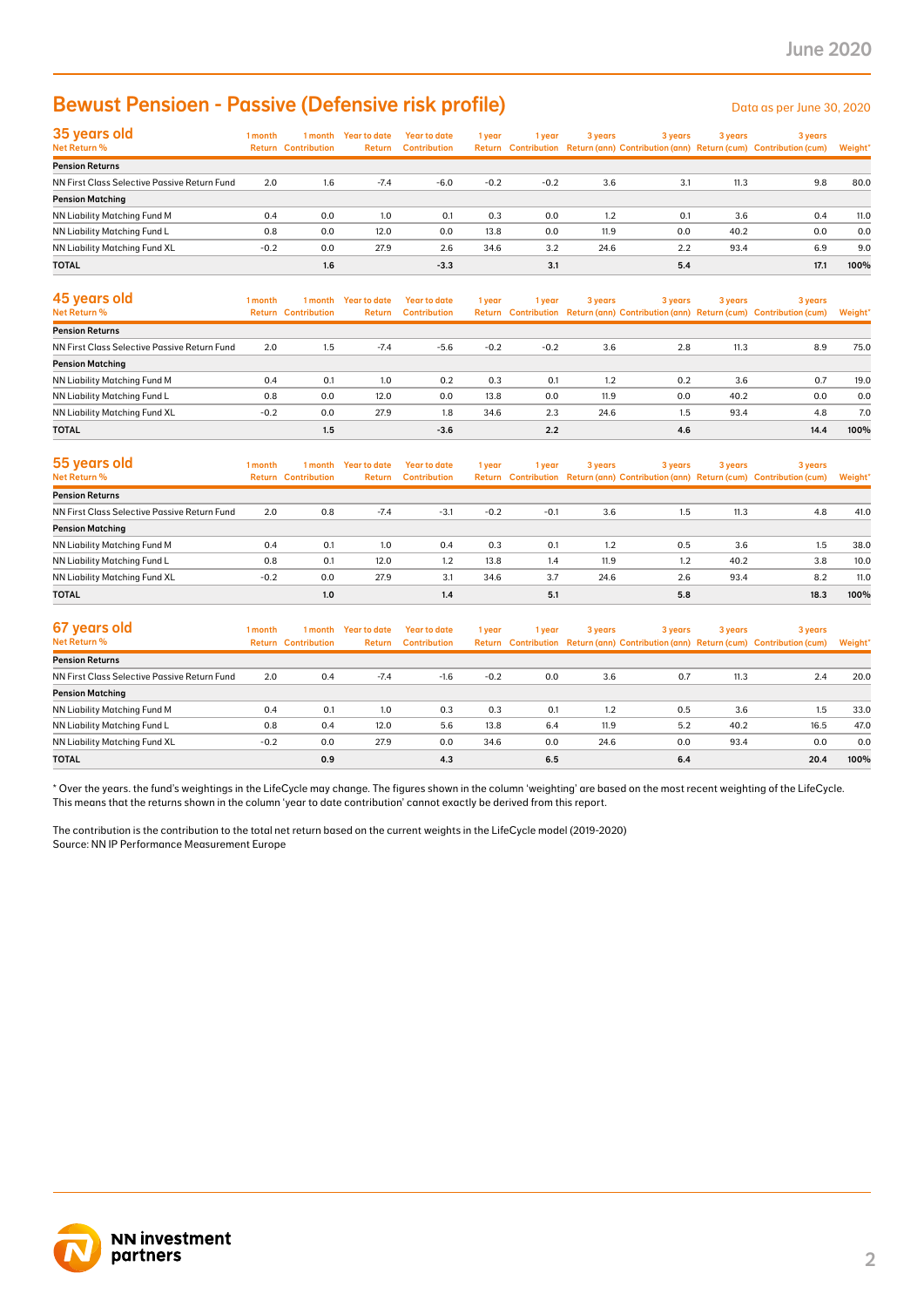# **Bewust Pensioen - Passive (Neutral risk profile)** Data as per June 30, 2020

| 35 years old                                 | 1 month | 1 month                    | Year to date | Year to date        | 1 year | 1 year | 3 years | 3 years | 3 years | 3 years                                                                             |         |
|----------------------------------------------|---------|----------------------------|--------------|---------------------|--------|--------|---------|---------|---------|-------------------------------------------------------------------------------------|---------|
| Net Return %                                 |         | <b>Return Contribution</b> | Return       | <b>Contribution</b> |        |        |         |         |         | Return Contribution Return (ann) Contribution (ann) Return (cum) Contribution (cum) | Weight* |
| <b>Pension Returns</b>                       |         |                            |              |                     |        |        |         |         |         |                                                                                     |         |
| NN First Class Selective Passive Return Fund | 2.0     | 1.8                        | $-7.4$       | $-6.7$              | $-0.2$ | $-0.2$ | 3.6     | 3.4     | 11.3    | 10.7                                                                                | 90.0    |
| <b>Pension Matching</b>                      |         |                            |              |                     |        |        |         |         |         |                                                                                     |         |
| NN Liability Matching Fund M                 | 0.4     | 0.0                        | 1.0          | 0.0                 | 0.3    | 0.0    | 1.2     | 0.1     | 3.6     | 0.2                                                                                 | 5.0     |
| NN Liability Matching Fund L                 | 0.8     | 0.0                        | 12.0         | 0.0                 | 13.8   | 0.0    | 11.9    | 0.0     | 40.2    | 0.0                                                                                 | 0.0     |
| NN Liability Matching Fund XL                | $-0.2$  | 0.0                        | 27.9         | 1.3                 | 34.6   | 1.6    | 24.6    | 1.0     | 93.4    | 3.3                                                                                 | 5.0     |
| <b>TOTAL</b>                                 |         | 1.8                        |              | $-5.3$              |        | 1.4    |         | 4.5     |         | 14.2                                                                                | 100%    |

| <b>Bewust Pensioen - Passive (Neutral risk profile)</b>                                                                                                                                                                                                                                                 |         |                                       |                                      |                                            |        |        |         |         |         | Data as per June 30, 2020                                                                      |         |
|---------------------------------------------------------------------------------------------------------------------------------------------------------------------------------------------------------------------------------------------------------------------------------------------------------|---------|---------------------------------------|--------------------------------------|--------------------------------------------|--------|--------|---------|---------|---------|------------------------------------------------------------------------------------------------|---------|
| 35 years old<br>Net Return %                                                                                                                                                                                                                                                                            | 1 month | <b>Return Contribution</b>            | 1 month Year to date<br>Return       | <b>Year to date</b><br><b>Contribution</b> | 1 year | 1 year | 3 years | 3 years | 3 years | 3 years<br>Return Contribution Return (ann) Contribution (ann) Return (cum) Contribution (cum) | Weight' |
| <b>Pension Returns</b>                                                                                                                                                                                                                                                                                  |         |                                       |                                      |                                            |        |        |         |         |         |                                                                                                |         |
| NN First Class Selective Passive Return Fund                                                                                                                                                                                                                                                            | 2.0     | 1.8                                   | $-7.4$                               | $-6.7$                                     | $-0.2$ | $-0.2$ | 3.6     | 3.4     | 11.3    | 10.7                                                                                           | 90.0    |
| <b>Pension Matching</b><br>NN Liability Matching Fund M                                                                                                                                                                                                                                                 | 0.4     | 0.0                                   | 1.0                                  | 0.0                                        | 0.3    | 0.0    | 1.2     | 0.1     | 3.6     | 0.2                                                                                            | 5.0     |
| NN Liability Matching Fund L                                                                                                                                                                                                                                                                            | 0.8     | 0.0                                   | 12.0                                 | 0.0                                        | 13.8   | 0.0    | 11.9    | 0.0     | 40.2    | 0.0                                                                                            | 0.0     |
| NN Liability Matching Fund XL                                                                                                                                                                                                                                                                           | $-0.2$  | 0.0                                   | 27.9                                 | 1.3                                        | 34.6   | 1.6    | 24.6    | 1.0     | 93.4    | 3.3                                                                                            | 5.0     |
| TOTAL                                                                                                                                                                                                                                                                                                   |         | 1.8                                   |                                      | $-5.3$                                     |        | 1.4    |         | 4.5     |         | 14.2                                                                                           | 100%    |
| 45 years old<br>Net Return %                                                                                                                                                                                                                                                                            | 1 month | 1 month<br><b>Return Contribution</b> | <b>Year to date</b><br><b>Return</b> | <b>Year to date</b><br><b>Contribution</b> | 1 year | 1 year | 3 years | 3 years | 3 years | 3 years<br>Return Contribution Return (ann) Contribution (ann) Return (cum) Contribution (cum) | Weight' |
| <b>Pension Returns</b>                                                                                                                                                                                                                                                                                  |         |                                       |                                      |                                            |        |        |         |         |         |                                                                                                |         |
| NN First Class Selective Passive Return Fund                                                                                                                                                                                                                                                            | 2.0     | 1.7                                   | $-7.4$                               | $-6.3$                                     | $-0.2$ | $-0.2$ | 3.6     | 3.2     | 11.3    | 9.9                                                                                            | 85.0    |
| <b>Pension Matching</b>                                                                                                                                                                                                                                                                                 |         |                                       |                                      |                                            |        |        |         |         |         |                                                                                                |         |
| NN Liability Matching Fund M                                                                                                                                                                                                                                                                            | 0.4     | 0.0                                   | 1.0                                  | 0.1                                        | 0.3    | 0.0    | 1.2     | 0.1     | 3.6     | 0.4                                                                                            | 12.0    |
| NN Liability Matching Fund L                                                                                                                                                                                                                                                                            | 0.8     | 0.0                                   | 12.0                                 | 0.0                                        | 13.8   | 0.0    | 11.9    | 0.0     | 40.2    | 0.0                                                                                            | 0.0     |
| NN Liability Matching Fund XL                                                                                                                                                                                                                                                                           | $-0.2$  | 0.0                                   | 27.9                                 | 0.8                                        | 34.6   | 1.0    | 24.6    | 0.7     | 93.4    | 2.1                                                                                            | 3.0     |
| TOTAL                                                                                                                                                                                                                                                                                                   |         | 1.7                                   |                                      | $-5.4$                                     |        | 0.9    |         | 4.0     |         | 12.4                                                                                           | 100%    |
| 55 years old<br><b>Net Return %</b>                                                                                                                                                                                                                                                                     | 1 month | 1 month<br><b>Return Contribution</b> | <b>Year to date</b><br>Return        | <b>Year to date</b><br><b>Contribution</b> | 1 year | 1 year | 3 years | 3 years | 3 years | 3 years<br>Return Contribution Return (ann) Contribution (ann) Return (cum) Contribution (cum) | Weight' |
| <b>Pension Returns</b>                                                                                                                                                                                                                                                                                  |         |                                       |                                      |                                            |        |        |         |         |         |                                                                                                |         |
| NN First Class Selective Passive Return Fund                                                                                                                                                                                                                                                            | 2.0     | 1.0                                   | $-7.4$                               | $-3.8$                                     | $-0.2$ | $-0.1$ | 3.6     | 1.8     | 11.3    | 5.8                                                                                            | 50.0    |
| <b>Pension Matching</b>                                                                                                                                                                                                                                                                                 |         |                                       |                                      |                                            |        |        |         |         |         |                                                                                                |         |
| NN Liability Matching Fund M                                                                                                                                                                                                                                                                            | 0.4     | 0.1                                   | 1.0                                  | 0.3                                        | 0.3    | 0.1    | 1.2     | 0.4     | 3.6     | 1.3                                                                                            | 34.0    |
| NN Liability Matching Fund L                                                                                                                                                                                                                                                                            | 0.8     | 0.1                                   | 12.0                                 | 0.9                                        | 13.8   | 1.1    | 11.9    | 0.9     | 40.2    | 3.0                                                                                            | 8.0     |
| NN Liability Matching Fund XL                                                                                                                                                                                                                                                                           | $-0.2$  | 0.0                                   | 27.9                                 | 2.3                                        | 34.6   | 2.9    | 24.6    | 2.0     | 93.4    | 6.2                                                                                            | 8.0     |
| <b>TOTAL</b>                                                                                                                                                                                                                                                                                            |         | 1.1                                   |                                      | $-0.2$                                     |        | 4.0    |         | 5.1     |         | 16.3                                                                                           | 100%    |
| 67 years old<br>Net Return %                                                                                                                                                                                                                                                                            | 1 month | 1 month<br><b>Return Contribution</b> | <b>Year to date</b><br>Return        | <b>Year to date</b><br><b>Contribution</b> | 1 year | 1 year | 3 years | 3 years | 3 years | 3 years<br>Return Contribution Return (ann) Contribution (ann) Return (cum) Contribution (cum) | Weight' |
| <b>Pension Returns</b>                                                                                                                                                                                                                                                                                  |         |                                       |                                      |                                            |        |        |         |         |         |                                                                                                |         |
| NN First Class Selective Passive Return Fund                                                                                                                                                                                                                                                            | 2.0     | 0.4                                   | $-7.4$                               | $-1.6$                                     | $-0.2$ | 0.0    | 3.6     | 0.7     | 11.3    | 2.4                                                                                            | 20.0    |
| <b>Pension Matching</b>                                                                                                                                                                                                                                                                                 |         |                                       |                                      |                                            |        |        |         |         |         |                                                                                                |         |
| NN Liability Matching Fund M                                                                                                                                                                                                                                                                            | 0.4     | 0.1                                   | 1.0                                  | 0.3                                        | 0.3    | 0.1    | 1.2     | 0.5     | 3.6     | 1.5                                                                                            | 33.0    |
| NN Liability Matching Fund L                                                                                                                                                                                                                                                                            | 0.8     | 0.4                                   | 12.0                                 | 5.6                                        | 13.8   | 6.4    | 11.9    | 5.2     | 40.2    | 16.5                                                                                           | 47.0    |
| NN Liability Matching Fund XL                                                                                                                                                                                                                                                                           | $-0.2$  | 0.0                                   | 27.9                                 | 0.0                                        | 34.6   | 0.0    | 24.6    | 0.0     | 93.4    | 0.0                                                                                            | 0.0     |
| TOTAL                                                                                                                                                                                                                                                                                                   |         | 0.9                                   |                                      | 4.3                                        |        | 6.5    |         | 6.4     |         | 20.4                                                                                           | 100%    |
| This means that the returns shown in the column 'year to date contribution' cannot exactly be derived from this report.<br>The contribution is the contribution to the total net return based on the current weights in the LifeCycle model (2019-2020)<br>Source: NN IP Performance Measurement Europe |         |                                       |                                      |                                            |        |        |         |         |         |                                                                                                |         |
| <b>NN investment</b><br>partners                                                                                                                                                                                                                                                                        |         |                                       |                                      |                                            |        |        |         |         |         |                                                                                                |         |

| 55 years old                                 | 1 month | 1 month                    | <b>Year to date</b> | Year to date        | 1 year | l year | 3 years | 3 years |      | 3 years                                                                             | 3 years |  |
|----------------------------------------------|---------|----------------------------|---------------------|---------------------|--------|--------|---------|---------|------|-------------------------------------------------------------------------------------|---------|--|
| Net Return %                                 |         | <b>Return Contribution</b> | Return              | <b>Contribution</b> |        |        |         |         |      | Return Contribution Return (ann) Contribution (ann) Return (cum) Contribution (cum) | Weight* |  |
| <b>Pension Returns</b>                       |         |                            |                     |                     |        |        |         |         |      |                                                                                     |         |  |
| NN First Class Selective Passive Return Fund | 2.0     | 1.0                        | $-7.4$              | $-3.8$              | $-0.2$ | $-0.1$ | 3.6     | 1.8     | 11.3 | 5.8                                                                                 | 50.0    |  |
| <b>Pension Matching</b>                      |         |                            |                     |                     |        |        |         |         |      |                                                                                     |         |  |
| NN Liability Matching Fund M                 | 0.4     | 0.1                        | 1.0                 | 0.3                 | 0.3    | 0.1    | 1.2     | 0.4     | 3.6  | 1.3                                                                                 | 34.0    |  |
| NN Liability Matching Fund L                 | 0.8     | 0.1                        | 12.0                | 0.9                 | 13.8   | 1.1    | 11.9    | 0.9     | 40.2 | 3.0                                                                                 | 8.0     |  |
| NN Liability Matching Fund XL                | $-0.2$  | 0.0                        | 27.9                | 2.3                 | 34.6   | 2.9    | 24.6    | 2.0     | 93.4 | 6.2                                                                                 | 8.0     |  |
| <b>TOTAL</b>                                 |         | 1.1                        |                     | $-0.2$              |        | 4.0    |         | 5.1     |      | 16.3                                                                                | 100%    |  |

| 67 years old                                 | 1 month | 1 month                    | <b>Year to date</b> | <b>Year to date</b> | 1 year | 1 year | 3 years | 3 years | 3 years | 3 years                                                                             |         |
|----------------------------------------------|---------|----------------------------|---------------------|---------------------|--------|--------|---------|---------|---------|-------------------------------------------------------------------------------------|---------|
| Net Return %                                 |         | <b>Return Contribution</b> | Return              | <b>Contribution</b> |        |        |         |         |         | Return Contribution Return (ann) Contribution (ann) Return (cum) Contribution (cum) | Weight* |
| <b>Pension Returns</b>                       |         |                            |                     |                     |        |        |         |         |         |                                                                                     |         |
| NN First Class Selective Passive Return Fund | 2.0     | 0.4                        | $-7.4$              | $-1.6$              | $-0.2$ | 0.0    | 3.6     | 0.7     | 11.3    | 2.4                                                                                 | 20.0    |
| <b>Pension Matching</b>                      |         |                            |                     |                     |        |        |         |         |         |                                                                                     |         |
| NN Liability Matching Fund M                 | 0.4     | 0.1                        | 1.0                 | 0.3                 | 0.3    | 0.1    | 1.2     | 0.5     | 3.6     | 1.5                                                                                 | 33.0    |
| NN Liability Matching Fund L                 | 0.8     | 0.4                        | 12.0                | 5.6                 | 13.8   | 6.4    | 11.9    | 5.2     | 40.2    | 16.5                                                                                | 47.0    |
| NN Liability Matching Fund XL                | $-0.2$  | 0.0                        | 27.9                | 0.0                 | 34.6   | 0.0    | 24.6    | 0.0     | 93.4    | 0.0                                                                                 | 0.0     |
| <b>TOTAL</b>                                 |         | 0.9                        |                     | 4.3                 |        | 6.5    |         | 6.4     |         | 20.4                                                                                | 100%    |